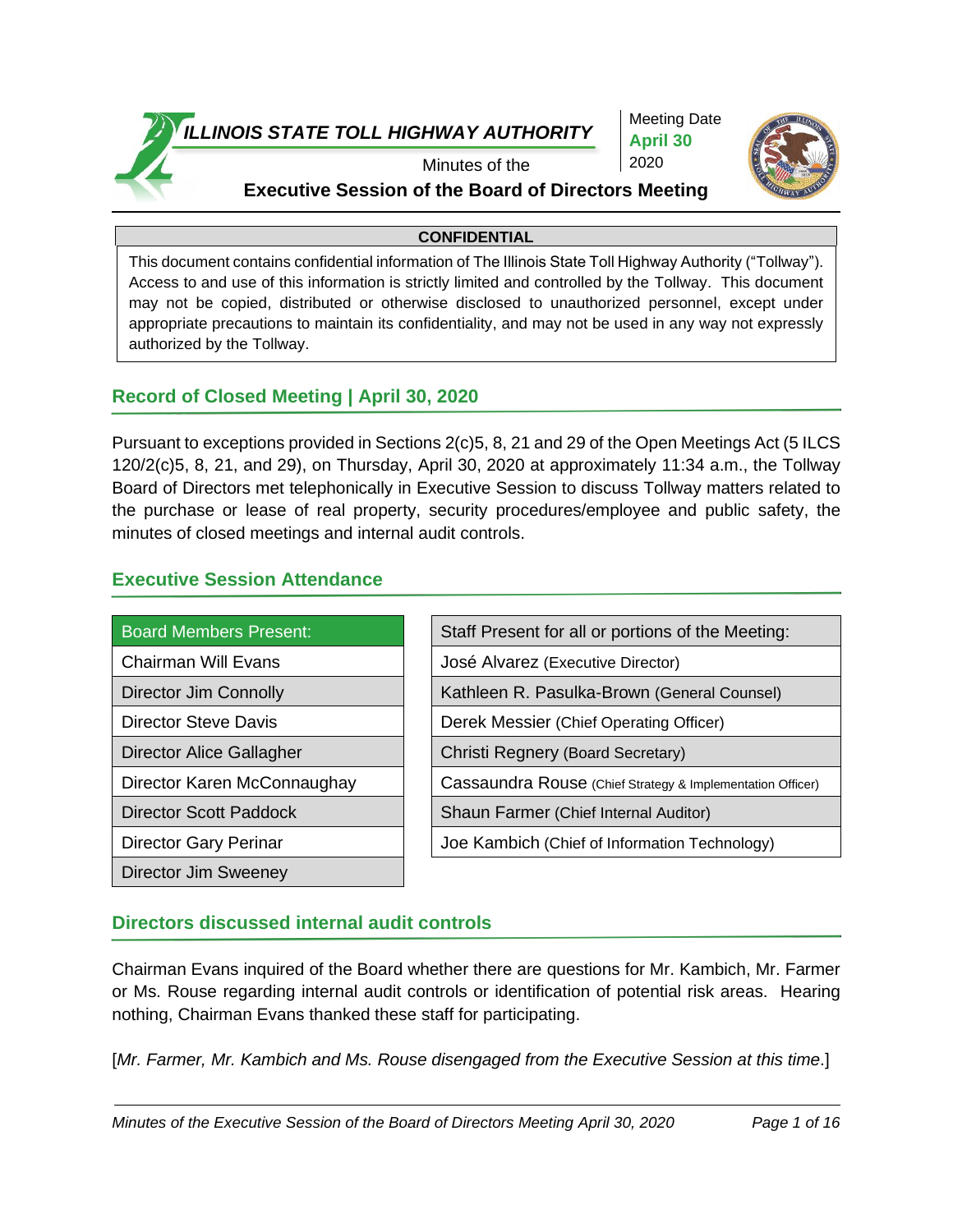

Meeting Date **April 30** 2020



**Executive Session of the Board of Directors Meeting**

**Directors discussed the minutes of a closed session meeting**

Chairman Evans raised for consideration the Minutes of the Executive Session of the March 26, 2020 Board of Directors meeting and inquired whether there are any questions, concerns or requests for amendment. Hearing nothing, Chairman Evans advised the Board that action on the Minutes will occur upon return to the public session of the meeting.

**Directors discussed land acquisition activities**

*[Discussions related to land acquisition are redacted.]*

#### **Re-Enter Public Session**

There being no further Executive Session business, Chairman Evans entertained a motion to reenter the public session of the regular Board Meeting. Director McConnaughay made such a motion, seconded by Director Connolly. The motion PASSED unanimously.

The Executive Session concluded at approximately 11:48 a.m.

Minutes taken by: \_\_\_\_\_\_\_\_\_\_\_\_\_\_\_\_\_\_\_\_\_\_\_\_\_\_\_\_\_\_\_/s/ on original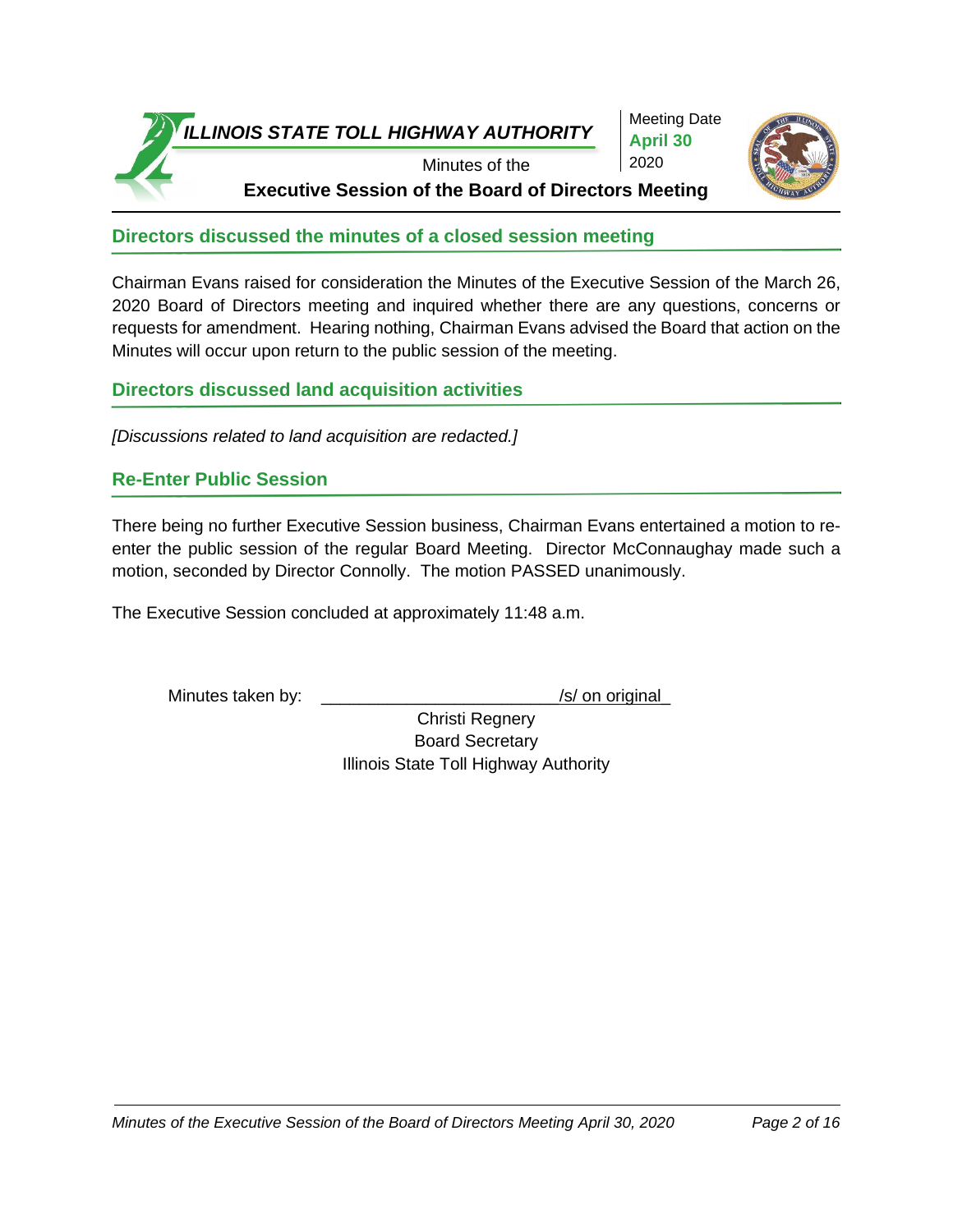

Meeting Date **May 21** 2020



#### Minutes of the **Executive Session of the Board of Directors Meeting**

#### **CONFIDENTIAL**

This document contains confidential information of The Illinois State Toll Highway Authority ("Tollway"). Access to and use of this information is strictly limited and controlled by the Tollway. This document may not be copied, distributed or otherwise disclosed to unauthorized personnel, except under appropriate precautions to maintain its confidentiality, and may not be used in any way not expressly authorized by the Tollway.

#### **Record of Closed Meeting | May 21, 2020**

Pursuant to exceptions provided in Sections 2(c)5 and 21 of the Open Meetings Act (5 ILCS 120/2(c)5, 21), on Thursday, May 21, 2020 at approximately 11:20 a.m., the Tollway Board of Directors met telephonically in Executive Session to discuss Tollway matters related to the purchase or lease of real property and the minutes of closed meetings.

#### **Executive Session Attendance**

Director Jim Sweeney

| <b>Board Members Present:</b> | Staff Present for all or portions of the Meeting: |
|-------------------------------|---------------------------------------------------|
| <b>Chairman Will Evans</b>    | José Alvarez (Executive Director)                 |
| Director Jim Connolly         | Kathleen R. Pasulka-Brown (General Counsel)       |
| <b>Director Steve Davis</b>   | Derek Messier (Chief Operating Officer)           |
| Director Alice Gallagher      | Christi Regnery (Board Secretary)                 |
| Director Karen McConnaughay   |                                                   |
| <b>Director Scott Paddock</b> |                                                   |
| Director Gary Perinar         |                                                   |

#### **Directors discussed the minutes of a closed session meeting**

Chairman Evans raised for consideration the Minutes of the Executive Session of the April 30, 2020 Board of Directors meeting and inquired whether there are any questions, concerns or requests for amendment. Hearing nothing, Chairman Evans advised the Board that action on the Minutes will occur upon return to the public session of the meeting.

#### **Directors discussed land acquisition activities**

*Minutes of the Executive Session of the Board of Directors Meeting May 21, 2020 Page 3 of 16*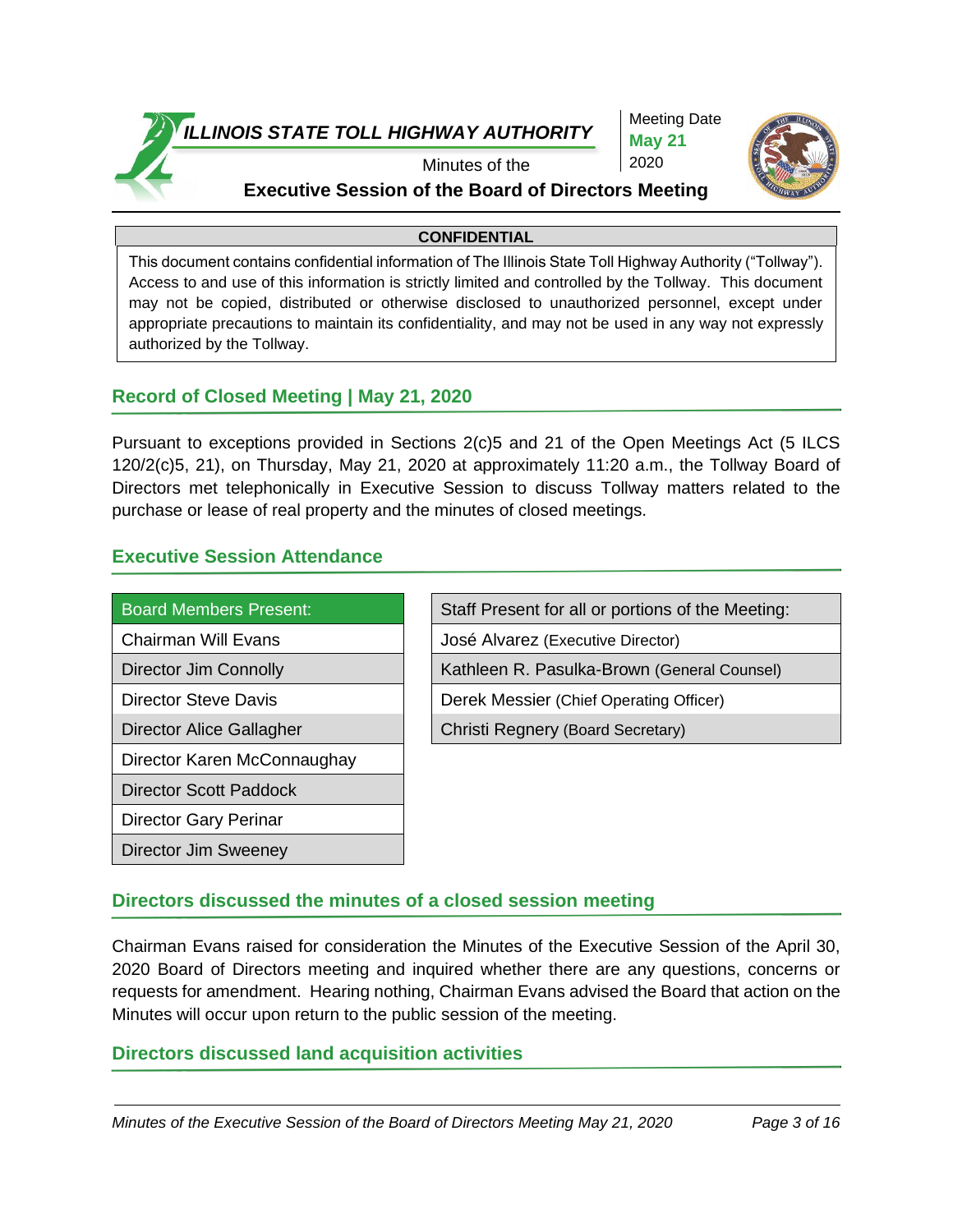

*[Discussions related to land acquisition are redacted.]*

#### **Re-Enter Public Session**

There being no further Executive Session business, Chairman Evans entertained a motion to reenter the public session of the regular Board Meeting. Director McConnaughay made such a motion, seconded by Director Connolly. The motion PASSED unanimously.

The Executive Session concluded at approximately 11:43 a.m.

Minutes taken by: \_\_\_\_\_\_\_\_\_\_\_\_\_\_\_\_\_\_\_\_\_\_\_\_\_\_\_\_\_\_\_/s/ on original

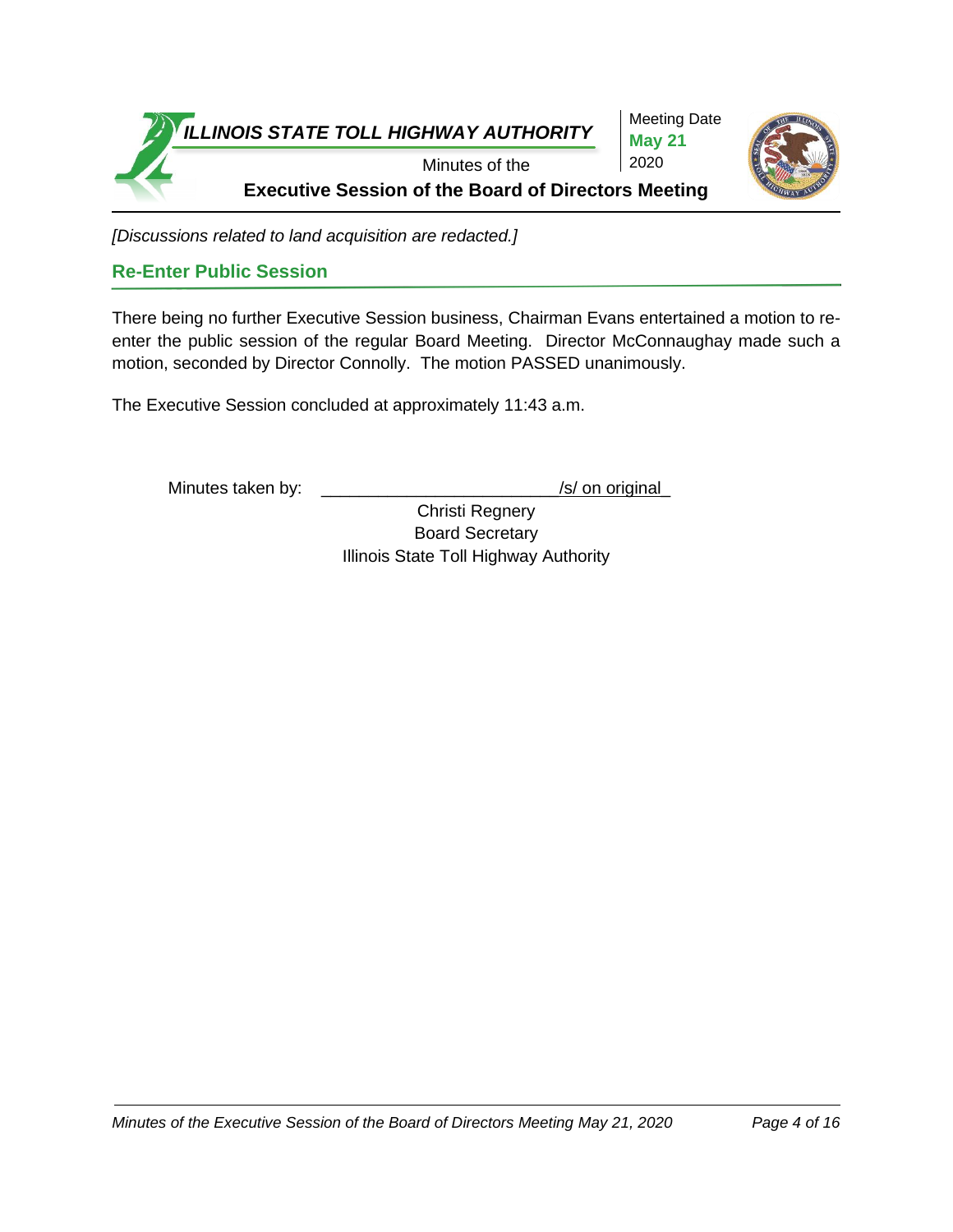

Meeting Date **June 25** 2020



#### Minutes of the **Executive Session of the Board of Directors Meeting**

#### **CONFIDENTIAL**

This document contains confidential information of The Illinois State Toll Highway Authority ("Tollway"). Access to and use of this information is strictly limited and controlled by the Tollway. This document may not be copied, distributed or otherwise disclosed to unauthorized personnel, except under appropriate precautions to maintain its confidentiality, and may not be used in any way not expressly authorized by the Tollway.

#### **Record of Closed Meeting | June 25, 2020**

Pursuant to exceptions provided in Sections 2(c)5 and 21 of the Open Meetings Act (5 ILCS 120/2(c)5, 21), on Thursday, June 25, 2020 at approximately 10:28 a.m., the Tollway Board of Directors met telephonically in Executive Session to discuss Tollway matters related to the purchase or lease of real property and the minutes of closed meetings.

#### **Executive Session Attendance**

Director James Sweeney

| <b>Board Members Present:</b>   | Staff Present for all or portions of the Meeting: |
|---------------------------------|---------------------------------------------------|
| Chairman Willard S. Evans, Jr.  | José Alvarez (Executive Director)                 |
| <b>Director James Connolly</b>  | Kathleen R. Pasulka-Brown (General Counsel)       |
| Director Stephen Davis          | Derek Messier (Chief Operating Officer)           |
| <b>Director Alice Gallagher</b> | Christi Regnery (Board Secretary)                 |
| Director Karen McConnaughay     |                                                   |
| <b>Director Scott Paddock</b>   |                                                   |
| Director Gary Perinar           |                                                   |

#### **Directors discussed the minutes of a closed session meeting**

Chairman Evans raised for consideration the Minutes of the Executive Session of the May 21, 2020 Board of Directors meeting and inquired whether there are any questions, concerns or requests for amendment. Hearing nothing, Chairman Evans advised the Board that action on the Minutes will occur upon return to the public session of the meeting.

#### **Directors discussed land acquisition activities**

*Minutes of the Executive Session of the Board of Directors Meeting June 25, 2020 Page 5 of 16*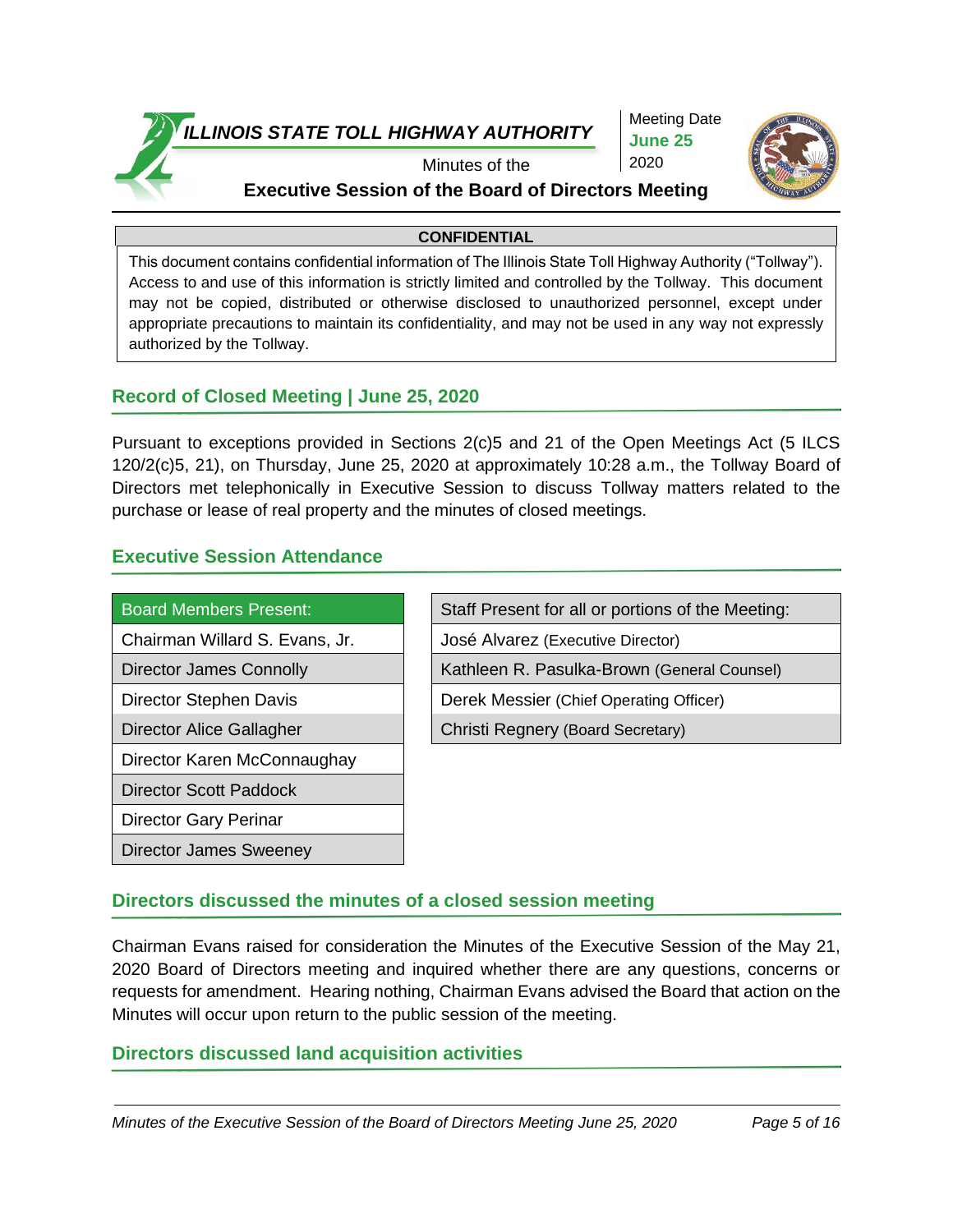

*[Discussions related to land acquisition are redacted.]*

#### **Re-Enter Public Session**

There being no further Executive Session business, Chairman Evans entertained a motion to reenter the public session of the regular Board Meeting. Director McConnaughay made such a motion, seconded by Director Connolly. The motion PASSED unanimously.

The Executive Session concluded at approximately 10:36 a.m.

Minutes taken by: \_\_\_\_\_\_\_\_\_\_\_\_\_\_\_\_\_\_\_\_\_\_\_\_\_\_\_\_\_\_\_/s/ on original

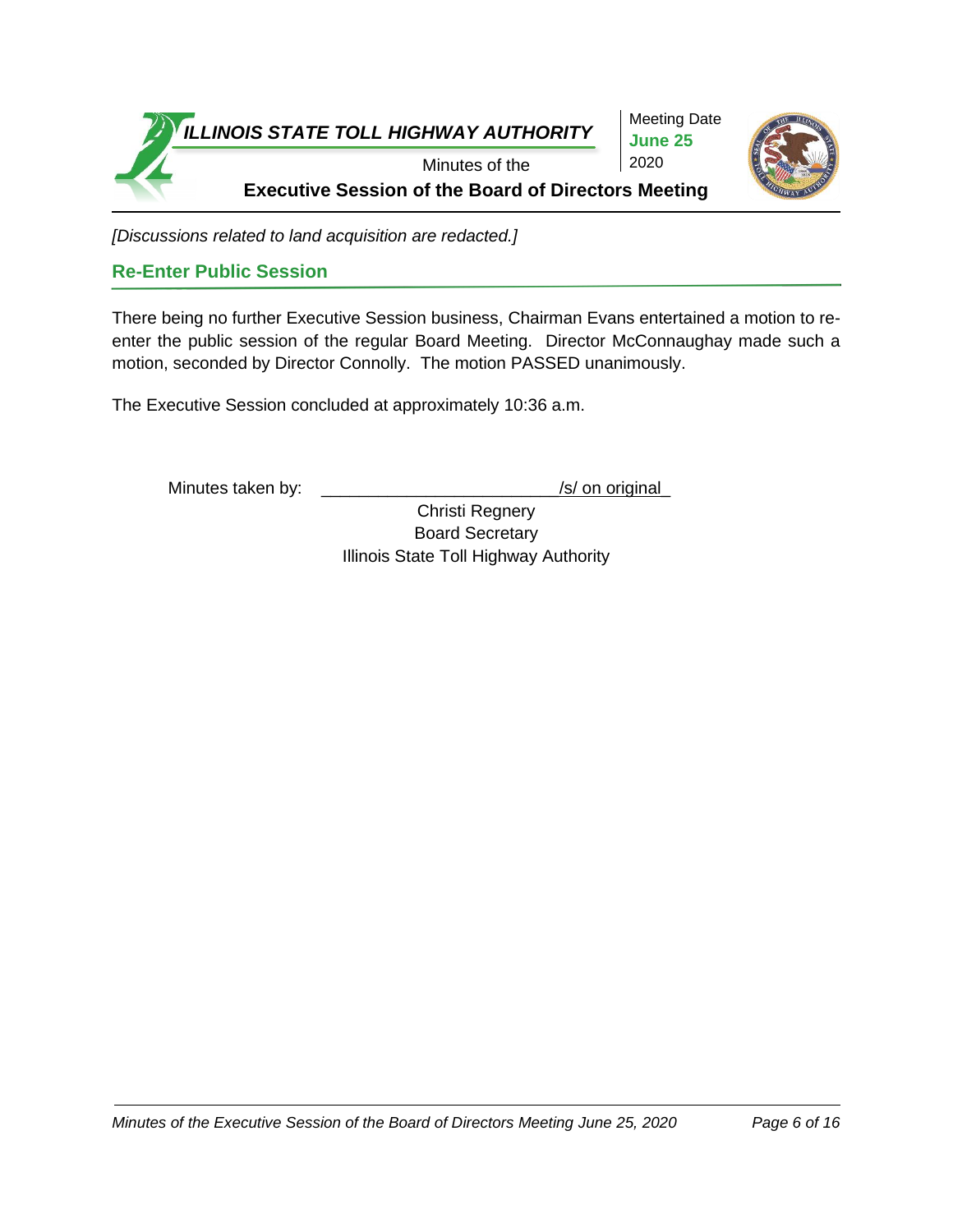

Meeting Date **July 16** 2020



#### Minutes of the **Executive Session of the Board of Directors Meeting**

#### **CONFIDENTIAL**

This document contains confidential information of The Illinois State Toll Highway Authority ("Tollway"). Access to and use of this information is strictly limited and controlled by the Tollway. This document may not be copied, distributed or otherwise disclosed to unauthorized personnel, except under appropriate precautions to maintain its confidentiality, and may not be used in any way not expressly authorized by the Tollway.

#### **Record of Closed Meeting | July 16, 2020**

Pursuant to exceptions provided in Sections 2(c)4, 5, 11 and 21 of the Open Meetings Act (5 ILCS 120/2(c)4, 5, 11, 21), on Thursday, July 16, 2020 at approximately 10:21 a.m., the Tollway Board of Directors met telephonically in Executive Session to discuss Tollway business related to matters before a quasi-adjudicative body, the purchase or lease of real property, pending or probable litigation and the minutes of closed meetings.

*[Bolded entries indicate issues which may require follow-up to present or report to Directors.]*

#### **Executive Session Attendance**

#### Board Members Present:

- Chairman Willard S. Evans, Jr.
- Director James Connolly
- Director Stephen Davis
- Director Alice Gallagher
- Director Karen McConnaughay

Director Scott Paddock

Director Gary Perinar

Director James Sweeney

| Staff Present for all or portions of the Meeting:       |
|---------------------------------------------------------|
| José Alvarez (Executive Director)                       |
| Kathleen R. Pasulka-Brown (General Counsel)             |
| Derek Messier (Chief Operating Officer)                 |
| Christi Regnery (Board Secretary)                       |
| Dee Brookens (Chief Procurement and Compliance Officer) |
|                                                         |

#### **Directors discussed the minutes of a closed session meeting**

Chairman Evans raised for consideration the Minutes of the Executive Session of the June 25, 2020 Board of Directors meeting and inquired whether there are any questions, concerns or requests for amendment. Hearing nothing, Chairman Evans advised the Board that action on the Minutes will occur upon return to the public session of the meeting.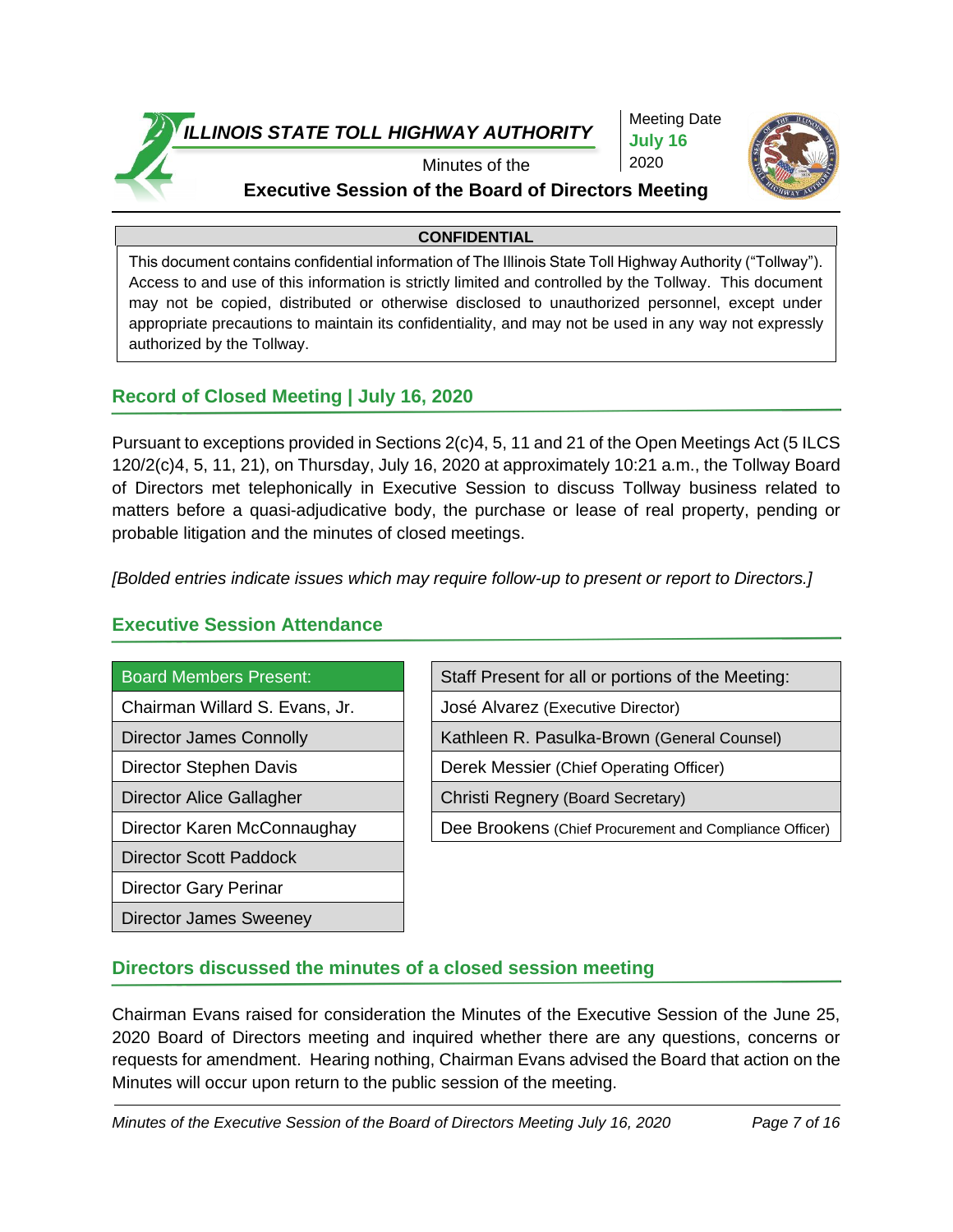

Meeting Date **July 16** 2020



**Executive Session of the Board of Directors Meeting**

**Directors discussed land acquisition activities**

*[Discussions related to land acquisition are redacted.]*

**Discussion of probable or pending litigation**

**Administrative Real Estate Settlement Supplement – Groot Industries (Legal Item 2):** General Counsel provided a summary of an Administrative Real Estate Settlement Supplement relative to Parcel WA-3D-12-006, *[Discussion related to land acquisition and litigation strategy are redacted.]*A Director requested confirmation the final settlement includes construction costs to rebuild the waste transfer and material recovery facility. General Counsel confirmed.

[*Dee Brookens entered Executive Session at this time.*]

**Discussion of matters before a quasi-adjudicative body**

*[Discussions related to litigation and personnel are redacted.]]*

#### **Re-Enter Public Session**

There being no further Executive Session business, Chairman Evans entertained a motion to reenter the public session of the regular Board Meeting. Director McConnaughay made such a motion, seconded by Director Sweeney. Chairman Evans asked that the roll be called on the motion, the vote of yeas and nays being as follows:

Yeas: Director McConnaughay, Director Sweeney, Director Connolly, Director Davis, Director Gallagher, Director Paddock, Director Perinar, Chairman Evans (8)

Nays: (0)

The motion PASSED.

The Executive Session concluded at approximately 10:47 a.m.

Minutes taken by:  $\frac{1}{s}$  /s/ on original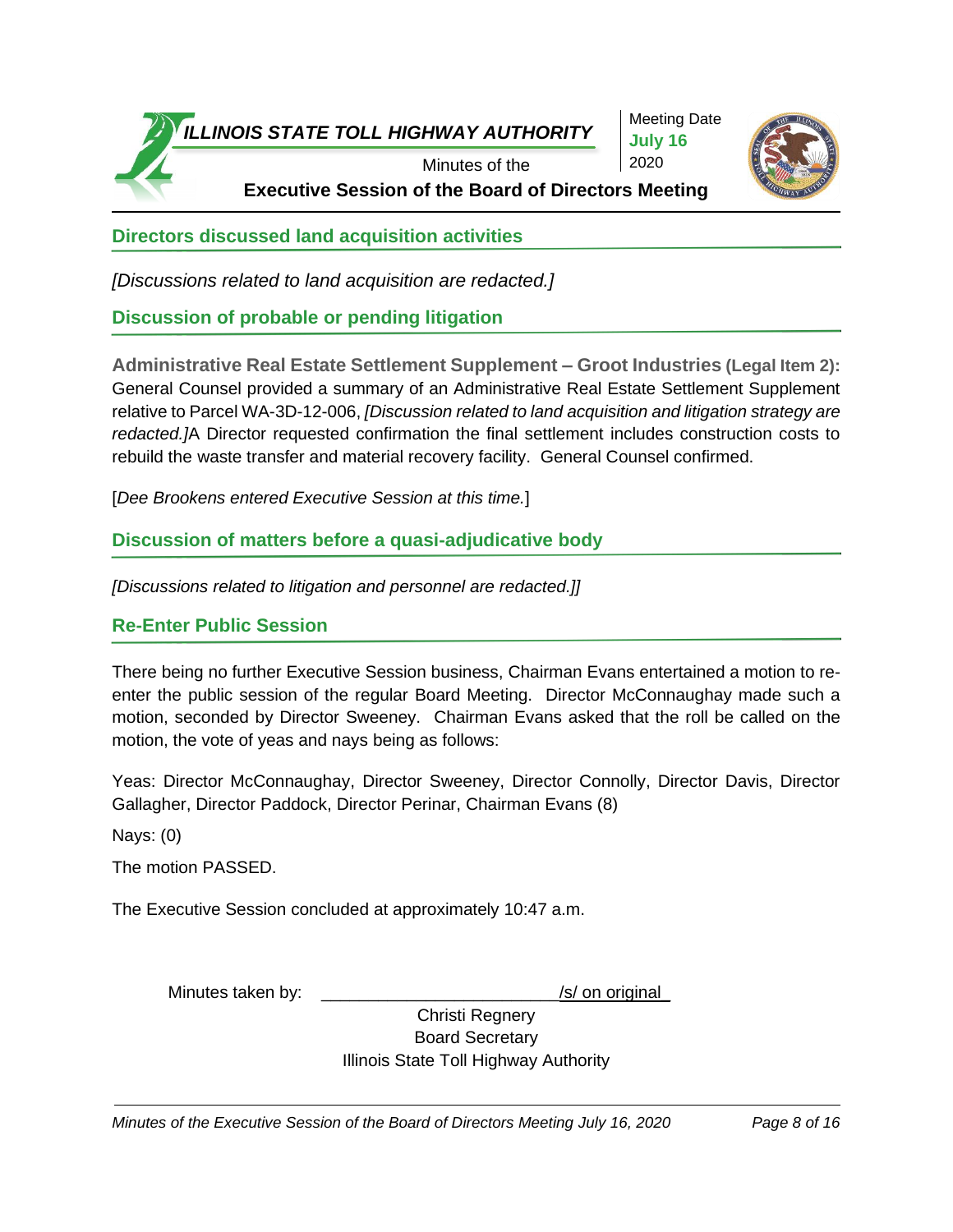

Meeting Date **August 20** 2020



#### Minutes of the **Executive Session of the Board of Directors Meeting**

#### **CONFIDENTIAL**

This document contains confidential information of The Illinois State Toll Highway Authority ("Tollway"). Access to and use of this information is strictly limited and controlled by the Tollway. This document may not be copied, distributed or otherwise disclosed to unauthorized personnel, except under appropriate precautions to maintain its confidentiality, and may not be used in any way not expressly authorized by the Tollway.

#### **Record of Closed Meeting | August 20, 2020**

Pursuant to exceptions provided in Sections 2(c)1, 4, 21 and 29 of the Open Meetings Act (5 ILCS 120/2(c)1, 4, 21, 29), on Thursday, August 20, 2020 at approximately 11:40 a.m., the Tollway Board of Directors met telephonically in Executive Session to discuss Tollway business related to personnel matters, matters before a quasi-adjudicative body, the minutes of closed meetings and internal audit controls.

*[Bolded entries indicate issues which may require follow-up to present or report to Directors.]*

#### **Executive Session Attendance**

# Director James Connolly **Christi Regnery (Board Secretary)**

Director Stephen Davis

- Director Alice Gallagher
- Director Karen McConnaughay

Director Scott Paddock

Director Gary Perinar

Director James Sweeney

Board Members Present: Staff Present for all or portions of the Meeting: Chairman Willard S. Evans, Jr. | Kathleen R. Pasulka-Brown (General Counsel)

#### **Directors discussed Internal Audit controls**

Chairman Evans inquired if there were any questions concerning risk assessment or internal audit controls related to the Audit Committee presentation provided earlier. No questions were raised by Directors.

*Minutes of the Executive Session of the Board of Directors Meeting August 20, 2020 Page 9 of 16*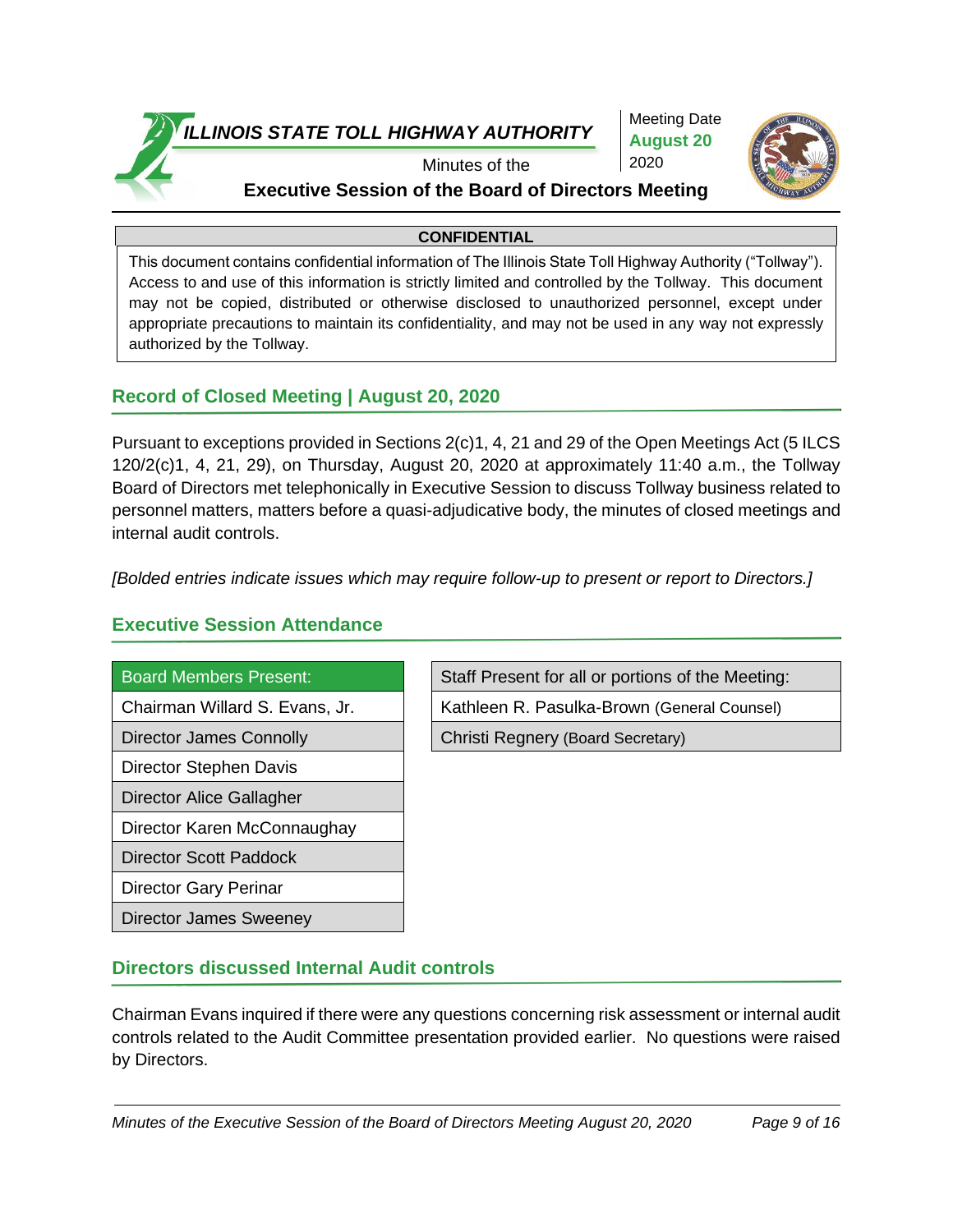

Meeting Date **August 20** 2020



**Directors discussed the minutes of a closed session meeting**

Chairman Evans next raised for consideration the Minutes of the Executive Session of the July 16, 2020 Board of Directors meeting and inquired whether there are any questions, concerns or requests for amendment. Hearing nothing, Chairman Evans advised the Board that action on the Minutes will occur upon return to the public session of the meeting.

**Discussion of matters before a quasi-adjudicative body**

*[Discussions related to litigation and personnel are redacted]*

#### **Re-Enter Public Session**

There being no further Executive Session business, Chairman Evans entertained a motion to reenter the public session of the regular Board Meeting. Director McConnaughay made such a motion, seconded by Director Sweeney. Chairman Evans asked that the roll be called on the motion, the vote of yeas and nays being as follows:

Yeas: Director McConnaughay, Director Sweeney, Director Connolly, Director Davis, Director Gallagher, Director Paddock, Director Perinar, Chairman Evans (8)

Nays: (0)

The motion PASSED.

The Executive Session concluded at approximately 12:47 p.m.

Minutes taken by:  $\frac{1}{s}$  /s/ on original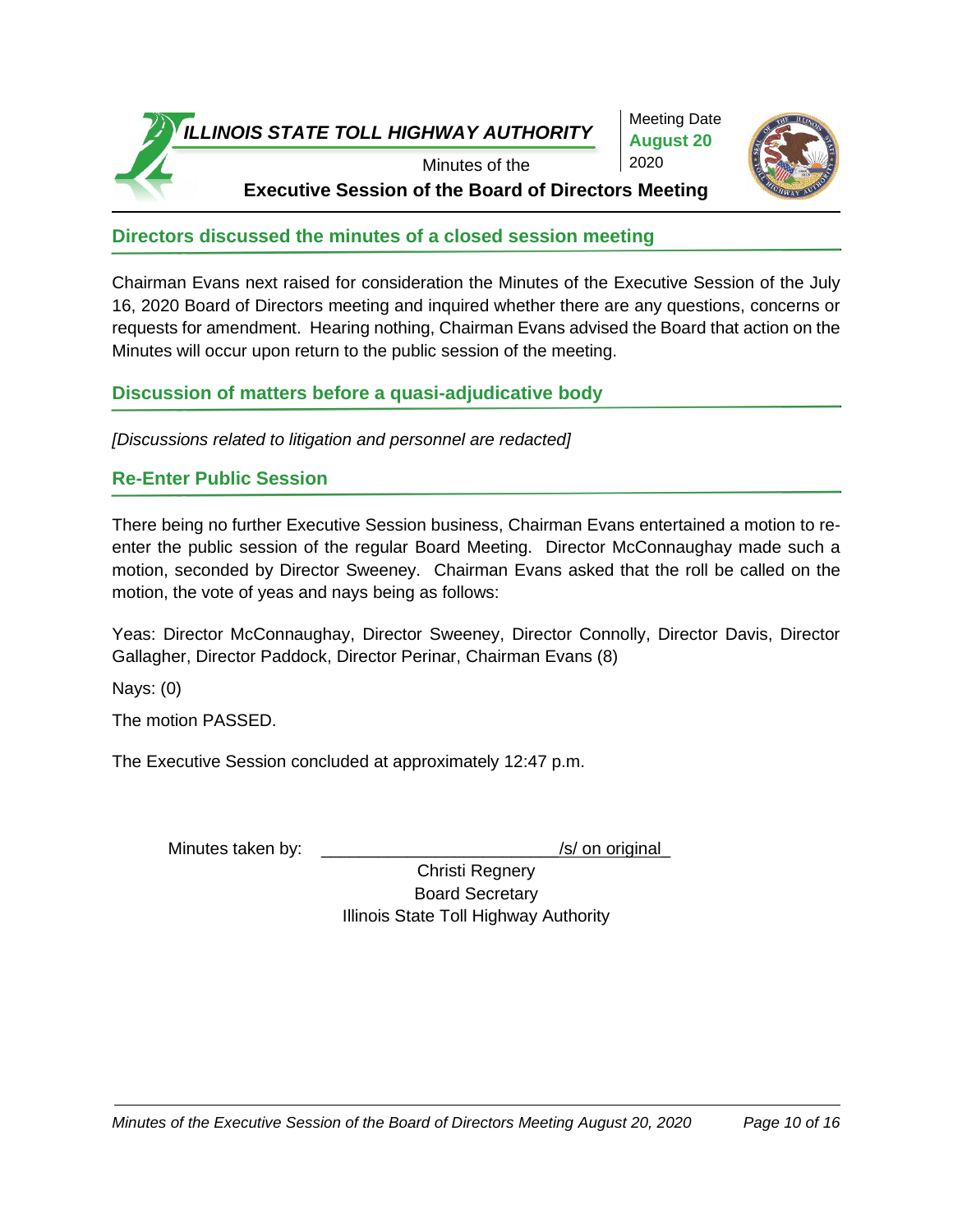

Meeting Date **September 17** 2020



Minutes of the

#### **Executive Session of the Board of Directors Meeting**

#### **CONFIDENTIAL**

This document contains confidential information of The Illinois State Toll Highway Authority ("Tollway"). Access to and use of this information is strictly limited and controlled by the Tollway. This document may not be copied, distributed or otherwise disclosed to unauthorized personnel, except under appropriate precautions to maintain its confidentiality, and may not be used in any way not expressly authorized by the Tollway.

#### **Record of Closed Meeting | September 17, 2020**

Pursuant to exceptions provided in Sections 2(c)5, 11 and 21 of the Open Meetings Act (5 ILCS 120/2(c)5, 11, 21), on Thursday, September 17, 2020 at approximately 11:00 a.m., the Tollway Board of Directors met telephonically in Executive Session to discuss Tollway matters related to the purchase or lease of real property, probable or pending litigation and the minutes of closed meetings.

*[Bolded entries indicate issues which may require follow-up to present or report to Directors.]*

**Executive Session Attendance**

# Director James Connolly **Christi Regnery (Board Secretary)** Director Stephen Davis

Director Alice Gallagher

Director Karen McConnaughay

Director Scott Paddock

Director Gary Perinar

Director James Sweeney

Board Members Present: Staff Present for all or portions of the Meeting: Chairman Willard S. Evans, Jr. | Kathleen R. Pasulka-Brown (General Counsel)

#### **Directors discussed the minutes of a closed session meeting**

Chairman Evans next raised for consideration the Minutes of the Executive Session of the August 20, 2020 Board of Directors meeting and inquired whether there are any questions, concerns or requests for amendment. Hearing nothing, Chairman Evans advised the Board that action on the Minutes will occur upon return to the public session of the meeting.

*Minutes of the Executive Session of the Board of Directors Meeting September 17, 2020 Page 11 of 16*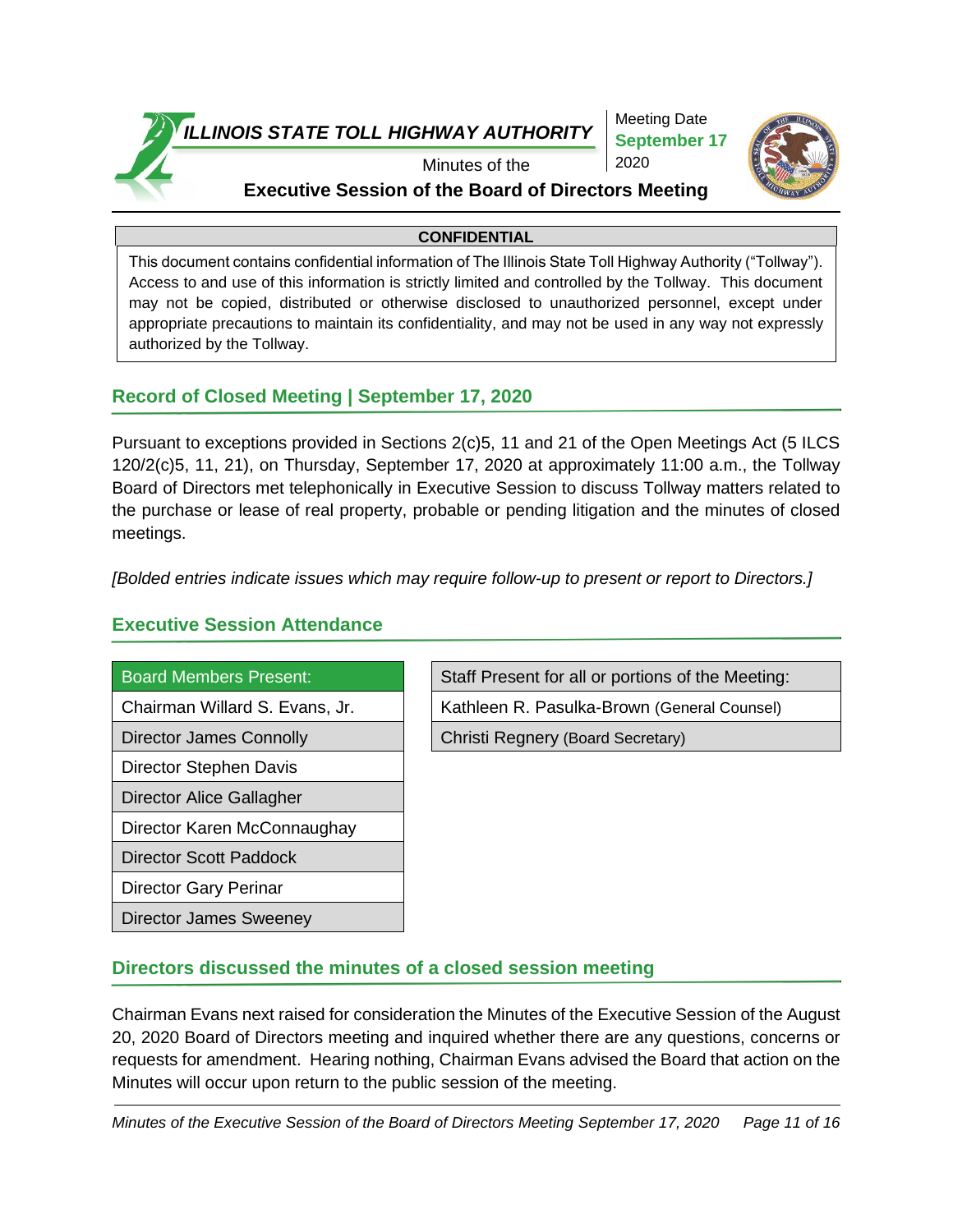

Meeting Date **September 17** 2020



**Executive Session of the Board of Directors Meeting**

**Directors discussed land acquisition activities**

*[Discussions related to land acquisition are redacted.]*

**Directors discussed pending or probable litigation**

General Counsel provided a summary of the lawsuit filed against the Tollway in August 2019 by the Teamsters Health and Welfare Fund and Legal & Educational Assistance Fund, claiming insufficient contribution payments and unpaid past and future contributions. *[Discussions related to litigation and litigation strategy are redacted.]*

[*Director Sweeney disconnected from the audio conference during the Executive Session*.]

#### **Re-Enter Public Session**

There being no further Executive Session business, Chairman Evans entertained a motion to reenter the public session of the regular Board Meeting. Director McConnaughay made such a motion, seconded by Director Connolly. Chairman Evans asked that the roll be called on the motion, the vote of yeas and nays being as follows:

Yeas: Director McConnaughay, Director Connolly, Director Davis, Director Gallagher, Director Paddock, Director Perinar, Chairman Evans (7)

Nays: (0)

The motion PASSED.

The Executive Session concluded at approximately 11:10 a.m.

Minutes taken by: \_\_\_\_\_\_\_\_\_\_\_\_\_\_\_\_\_\_\_\_\_\_\_\_\_\_\_\_\_\_\_/s/ on original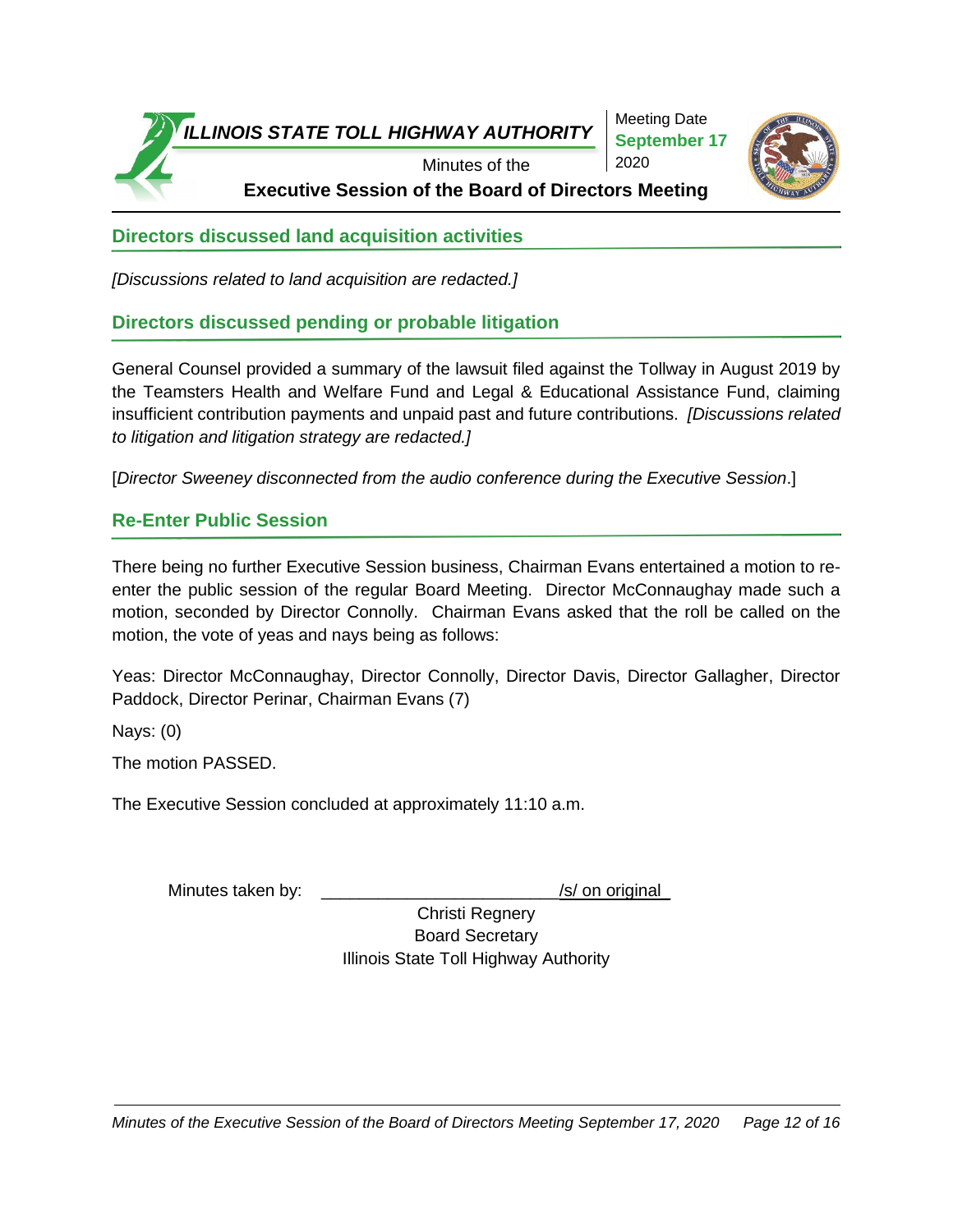

Meeting Date **October 15**  2020



## Minutes of the

### **Executive Session of the Board of Directors Meeting**

#### **CONFIDENTIAL**

This document contains confidential information of The Illinois State Toll Highway Authority ("Tollway"). Access to and use of this information is strictly limited and controlled by the Tollway. This document may not be copied, distributed or otherwise disclosed to unauthorized personnel, except under appropriate precautions to maintain its confidentiality, and may not be used in any way not expressly authorized by the Tollway.

#### **Record of Closed Meeting | October 15, 2020**

Pursuant to exceptions provided in Sections 2(c)11 and 21 of the Open Meetings Act (5 ILCS 120/2(c)11, 21), on Thursday, October 15, 2020 at approximately 11:30 a.m., the Tollway Board of Directors met telephonically in Executive Session to discuss Tollway matters related to probable or pending litigation and the minutes of closed meetings.

*[Bolded entries indicate issues which may require follow-up to present or report to Directors.]*

#### **Executive Session Attendance**

| <b>Board Members Present:</b>  |
|--------------------------------|
| Chairman Willard S. Evans, Jr. |
| Director James Connolly        |
| Director Stephen Davis         |
| Director Alice Gallagher       |
| Director Karen McConnaughay    |
| <b>Director Scott Paddock</b>  |
| Director Gary Perinar          |
| Director James Sweeney         |

Staff Present for all or portions of the Meeting:

Kathleen R. Pasulka-Brown (General Counsel)

Christi Regnery (Board Secretary)

#### **Directors discussed the minutes of a closed session meeting**

Chairman Evans next raised for consideration the Minutes of the Executive Session of the September 17, 2020 Board of Directors meeting and inquired whether there are any questions, concerns or requests for amendment. Hearing nothing, Chairman Evans advised the Board that action on the Minutes will occur upon return to the public session of the meeting.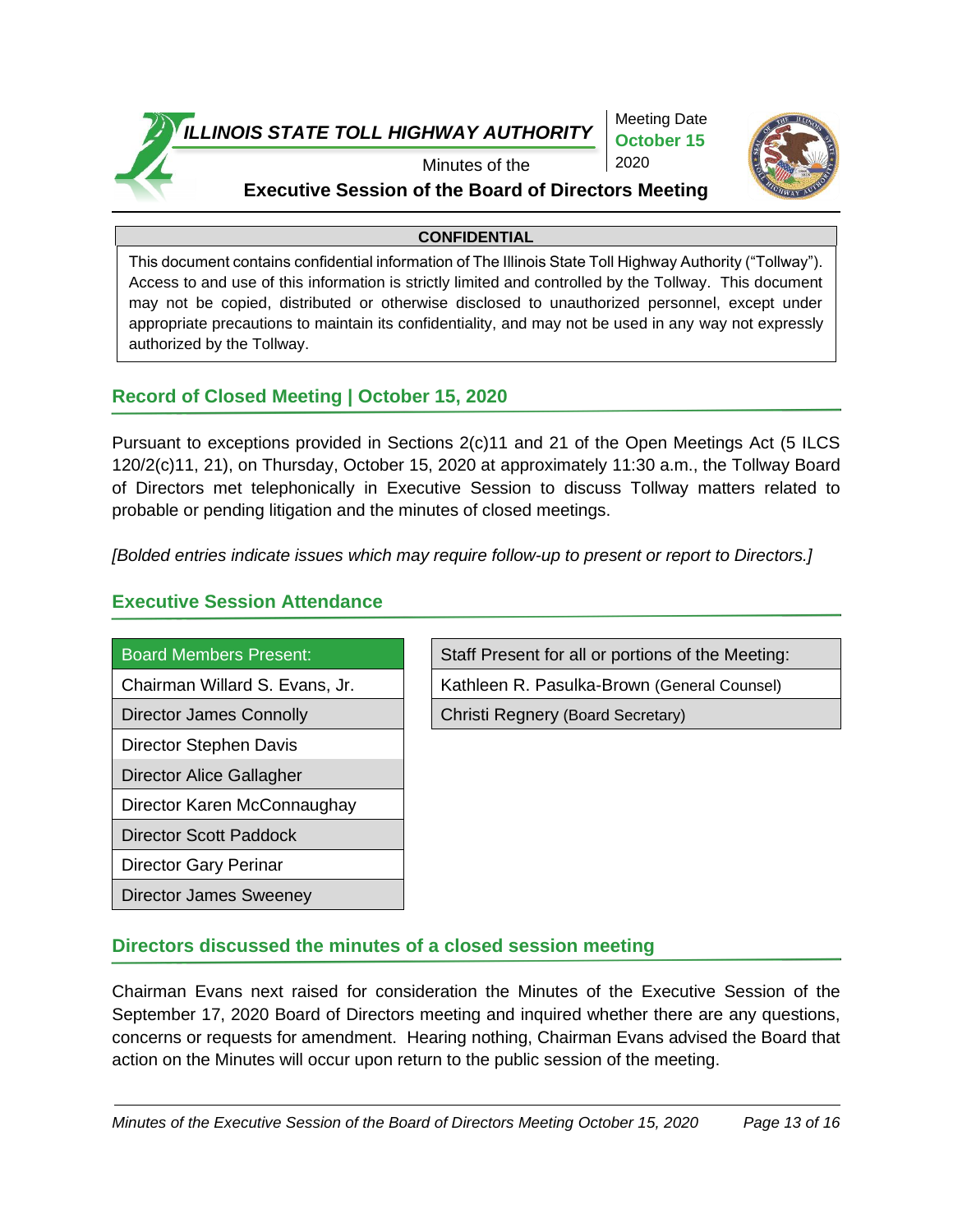



**Directors discussed pending or probable litigation**

General Counsel provided a summary of the workers' compensation matter of Tijuana Williams, *[Discussions related to litigation and personnel are redacted]* She reported that a negotiated settlement between the parties has been reached for \$200,000, *[Discussions related to litigation and personnel are redacted]* 

#### **Re-Enter Public Session**

There being no further Executive Session business, Chairman Evans entertained a motion to reenter the public session of the regular Board Meeting. Director McConnaughay made such a motion, seconded by Director Connolly. Chairman Evans asked that the roll be called on the motion, the vote of yeas and nays being as follows:

Yeas: Director McConnaughay, Director Connolly, Director Davis, Director Gallagher, Director Paddock, Director Perinar, Director Sweeney, Chairman Evans (8)

Nays: (0)

The motion PASSED.

The Executive Session concluded at approximately 11:39 a.m.

Minutes taken by: \_\_\_\_\_\_\_\_\_\_\_\_\_\_\_\_\_\_\_\_\_\_\_\_\_\_\_\_\_\_\_/s/ on original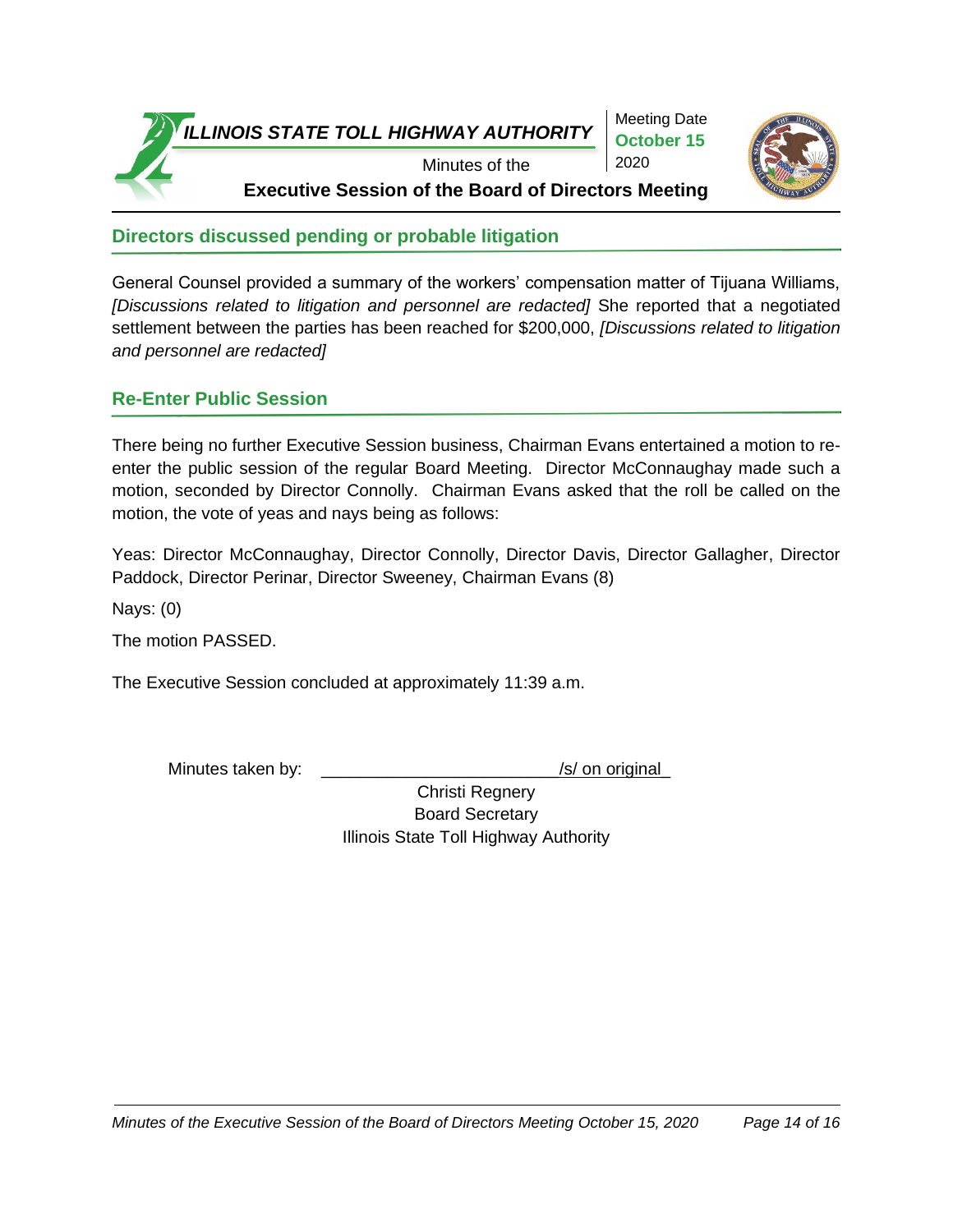

Meeting Date **November 19**  2020



Minutes of the

#### **Executive Session of the Board of Directors Meeting**

#### **CONFIDENTIAL**

This document contains confidential information of The Illinois State Toll Highway Authority ("Tollway"). Access to and use of this information is strictly limited and controlled by the Tollway. This document may not be copied, distributed or otherwise disclosed to unauthorized personnel, except under appropriate precautions to maintain its confidentiality, and may not be used in any way not expressly authorized by the Tollway.

#### **Record of Closed Meeting | November 19, 2020**

Pursuant to exceptions provided in Sections 2(c)5, 11 and 21 of the Open Meetings Act (5 ILCS 120/2(c)5, 11, 21), on Thursday, November 19, 2020 at approximately 10:55 a.m., the Tollway Board of Directors met telephonically in Executive Session to discuss Tollway matters related to the purchase or lease of real property, probable or pending litigation and the minutes of closed meetings.

*[Bolded entries indicate issues which may require follow-up to present or report to Directors.]*

#### **Executive Session Attendance**

- 
- 
- 
- Director Alice Gallagher
- Director Karen McConnaughay
- Director Scott Paddock
- Director Gary Perinar
- Director James Sweeney
- Board Members Present: Staff Present for all or portions of the Meeting: Chairman Willard S. Evans, Jr. | Kathleen R. Pasulka-Brown (General Counsel) Director James Connolly **José Alvarez (Executive Director)** Director Stephen Davis **Christi Regnery (Board Secretary)**

#### **Directors discussed the minutes of a closed session meeting**

Chairman Evans raised for consideration the Minutes of the Executive Session of the October 15, 2020 Board of Directors meeting and inquired whether there are any questions, concerns or requests for amendment. Hearing nothing, Chairman Evans advised the Board that action on the Minutes will occur upon return to the public session of the meeting.

*Minutes of the Executive Session of the Board of Directors Meeting November 19, 2020 Page 15 of 16*